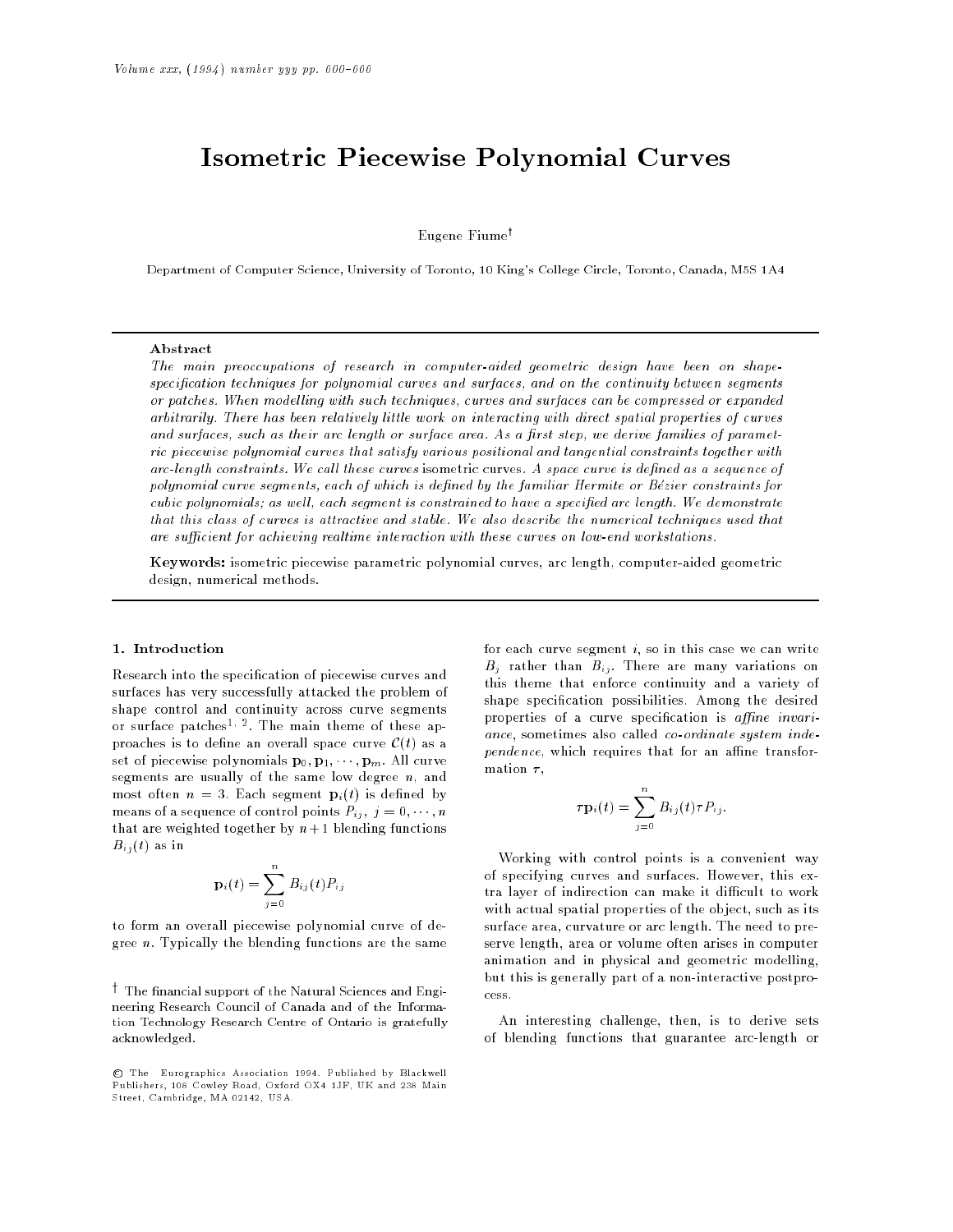surface-area invariance, but that retain traditional control-point techniques for interactivity. Furthermore, we wish such solutions to be as independent of co-ordinate system as possible. As a first step, we consider the problem of maintaining segment-wise arclength constraints for piecewise polynomial curves of degrees 1-4. For curves of degree 3 and 4, the specification is based on the familiar cubic Hermite or Bezier basis. The basis will not be linear in arc length, but for a given arc length, the solution is both translation and rotation invariant. Our goals are to develop a curve-specication scheme that naturally extends familiar techniques, that has local control, that is largely co-ordinate system independent, and that can be efficiently implemented. Our resolution of these goals is a family of isometric polynomials.

An extremely-interesting related problem that we shall not discuss in depth is the following: given a sequence of points (possibly mixed with tangents and possibly with nonuniform knot spacing)  $P_i$ ,  $i =$  $0, \dots, n$ , derive an isometric curve  $\mathcal{C}(t)$  of degree m that "optimally" interpolates the points. The notion of optimality may be based on quasi-physical notions such as strain energy, or geometric properties of the curve. Jou and Han give a mathematical development for generally nonpolynomial, arc-length parameterised curves of specied arc-length and interpolation constraints". Roulier avoids arc-length parameterisation and concentrates on Bezier curves of arbitrary degree that meet arc-length and convexity constraints . Although neither paper discusses the issue at length, it is possible to use either approach in a piecewise fashion to get some semblance of local control. What is less clear is whether these formulations can be used in an interactive design setting. Low-degree formulations with piecewise continuity have traditionally been used in this context. This is the focus of our work. Another motivation for our formulation is its expected ease of extension to surface-area constraints.

The use of isometric curves is most obvious in the specification of trajectories for computer animation: we may wish an object to follow a route of a certain distance over some time interval, perhaps meeting certain velocity and positional constraints. Another use is in texture-mapping, which has already been recognised (cf. Bennis et al.<sup>5</sup> ). A third use is in the interpolation of scattered data (e.g., Lee<sup>6</sup> ). Isometric curves have an string or wire-like feel about them, and are suitable for modelling such inelastic phenomena. Our curves may also be useful in ltering, where ringing in a reconstructed signal may be damped by "pulling" on the curve using an arc-length constraint. Ultimately, we wish to extend our approach to isometric surfaces including real "patches" of certain kinds of cloth, paper, moulded plastic, sheet metal, etc.

Our isometric curves are not necessarily arc-length parameterised curves. In fact, they are extremely unlikely to be so (see Farouki and Sakkalis<sup>7</sup> ). An arclength parameterised curve is such that equal steps in the parameter give equal steps in arc length along the curve. Such ob jects would be ideal candidates for minimising distortion in texture mapping, but there are very few classes of polynomials that can be analytically arc-length parameterised: the class is restricted to lines. Girard considered this problem in a trajectory-specication context and derived approximate table lookup techniques for arc-length reparameterisations of user-specified curves". An interesting open problem is whether or not our isometric curve formulation easily admits arc-length reparameterisation.

Our curve formulation is based on non-rational polynomials. The generalisation of the approach to rational polynomial schemes is both interesting and challenging. The appearance of a polynomial in the denominator as well as the numerator results in a formulation that appears to be more difficult to solve than the non-rational form. This is an excellent topic for future research.

The next section formulates isometric curves of degrees 1-4. We then discuss the numerical methods required to develop an efficient implementation.

# 2. Mathematical Formulation of Isometric Curves

We shall formulate an arc-length constrained polynomial curve segment from first principles for curve segments of various degrees. The term isometric is synonymous for our purposes with arc-length constrained. Throughout, our discussion will be concerned with parametric curves  $\mathbf{p}(t) = (x(t), y(t)), t \in [0, 1]$  in the plane. The extension to general space curves in  $\mathsf{K}^{\!\scriptscriptstyle\top}$  is straightforward.

rrom diherential geometry 19, the arc length of a space curve  $p(t)$  on domain [a, b] is defined as

$$
A(\mathbf{p};[a,b]) = \int_{a}^{b} \|\dot{\mathbf{p}}(t)\| dt, \qquad (1)
$$

where p denotes the component-wise derivative of p with respect to t. If  $p(t)$  is defined parametrically as  $(x(t), y(t))$ , then the derivative can be taken componentwise (giving a velocity), and the expression for arc length is thus

$$
A(\mathbf{p};[a,b]) = \int_a^b \left\| (\dot{x}(t), \dot{y}(t)) \right\| dt
$$
  
= 
$$
\int_a^b \sqrt{\dot{x}(t)^2 + \dot{y}(t)^2} dt.
$$
 (2)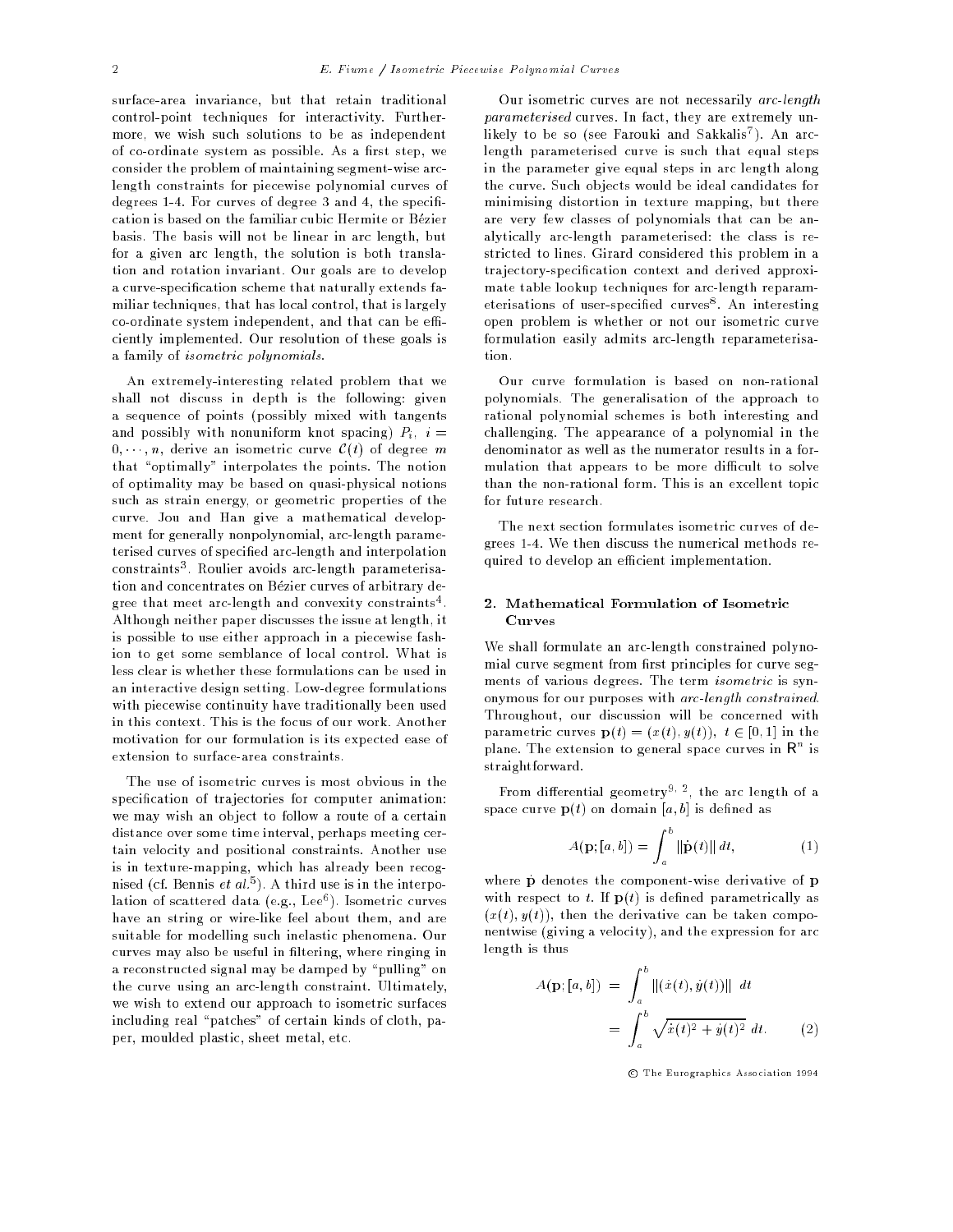In the special case in which  $\mathbf{p} = (x, y)$  is an explicit function of x, that is  $y = f(x)$ , then it is easy to show that

$$
A(\mathbf{p};[a,b]) = \int_{a}^{b} \sqrt{1 + \dot{f}(x)^2} \, dx. \tag{3}
$$

Analytic solutions for these elliptic integrals only exist for very simple functions. Among the polynomials, for example, analytic solutions exist only for polynomials of degree two or lower. Perhaps this fact helps to account for the lack of work in isometric polynomial curve specification. Another factor is that isometric polynomial curve families do not admit a linear polynomial basis. However, we shall see that it is possible to define such families that are "quasi-linear" in the sense that they are translation and rotation invariant, and that have the convex hull property. Furthermore, we shall demonstrate that the computation of these constraints is quite feasible and that the resulting curves are pleasing.

By way of example, consider the cubic space curve

$$
\mathbf{p}(t) = (t^3 - 2t^2 + 3t + 1, 2t^3 + t^2 - 2t - 1).
$$

A plot of this curve for  $t \in [-1, 1]$  can be found in Figure 1. A plot of the arc-length integrand for this curve can be found in Figure 2. The area under this curve is the arc length. Notice that despite the variation in p, the arc-length integrand is quite smooth, and would be even smoother after integration. This is borne out by Figure 3, which depicts the monotoneincreasing integral function  $A(\mathbf{p}(t); [-1, t])$ . A fourterm Simpson's rule evaluation of  $A(\mathbf{p}(t); [-1, 1])$  gives a relative error of 1%, which is almost acceptable for display-screen precision. A sixteen-term evaluation achieves a precision comparable to the single-precision machine epsilon on Sun-based workstations. Gaussian quadrature or other quadrature schemes may also be employed (cf. pp346-350 of watt and watt<sup>-0</sup>, and Guenter and  $Parent<sup>11</sup>)$ , but the added economy for low-degree curves is minimal.

We shall now consider possible arc-length constraint formulations for curves of varying degrees. As we shall see, quartic curves are required to give the same level of control as can be achieved with, for example, cubic Bezier or Hermite curves, together with the added arc-length constraint. However, a we shall introduce a useful class of Hermite-like isometric cubic curves that may be sufficient for many applications.

#### 2.1. Degree One Curve Segments

Line segments with two arbitrary endpoints  $P_0, P_1$ cannot of course be arc-length constrained, but a family of line segments given by one endpoint  $P$ , a direction d, and a length  $\alpha > 0$  in fact allow us to specify



Figure 1: A parametric cubic space curve.



Figure 2: The arc-length integrand for the above space curve.

isometric line segments. Fixing  $\alpha$  and P gives a circular locus of solutions for  $\bf d$ ; fixing P and  $\bf d$  gives a line of solutions for  $\alpha$ ; fixing d and  $\alpha$  gives admits a plane of solutions for  $P$ . Finally, specifying each of  $P$ ,  $d$  and  $\alpha$  defines a unique line segment.

### 2.2. Degree Two Curve Segments

Traditional piecewise parabolic segments are often suf ficient for applications needing only  $C^\intercal$  parametric continuity. However, with the addition of a segmentwise arc-length constraint it is not possible, for example, to interpolate two endpoints per parabolic segment with  $C^1$  joint continuity, all the while maintaining an arc-length constraint. Nevertheless, this is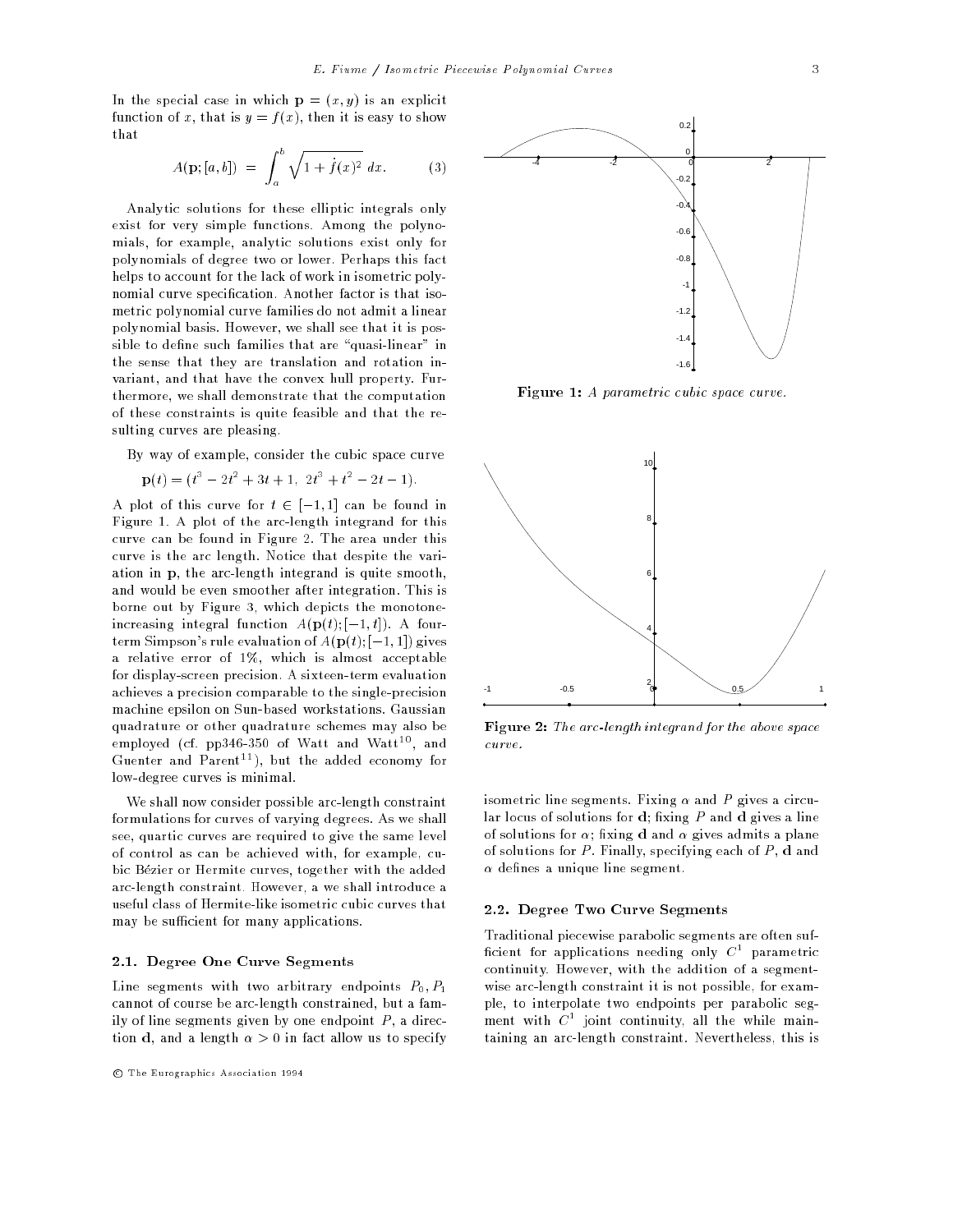

Figure 3: The actual arc-length of the space curve,  $A(\mathbf{p}(t); [-1, t]),$  as t varies from  $-1$  to 1.

a nontrivial family of curves that will illustrate our derivation for higher-degree formulations discussed later.

# 2.2.1. A Single Parabolic Curve Segment

Suppose we require a parabola in explicit form

$$
y = ax^2 + bx + c
$$

to have arc length  $\alpha > 0$  on the interval [0,1]. We require two more constraints to make this curve unique. From the point of view of curve design, a reasonable set of constraints would be that the curve must interpolate a y-value P at  $x = 0$  and must have derivative  $y(0) = T$  at  $x = 0$ . This situation is depicted in Figure 4. Meeting the positional constraint requires that

$$
c = P,
$$

which is easily seen just by letting  $x = 0$  in our expression for  $y$ . Similarly, differentiating  $y$  with respect to x and letting  $x = 0$  shows that

$$
b=T.
$$

We can solve for a by meeting the arc-length constraint. If we require that

$$
A(y;[0,1]) = \alpha,
$$

then

$$
A(y; [0, 1]) = \int_0^1 \sqrt{1 + \dot{y}^2} \, dx
$$
  
= 
$$
\int_0^1 \sqrt{1 + (2ax + b)^2} \, dx
$$
  
= 
$$
\int_0^1 \sqrt{1 + (2ax + T)^2} \, dx.
$$
 (4)



Figure 4: Constraints on a parabolic curve segment.

Note that the positional constraint does not figure in the above equation, which is sensible, since an arc length is independent of the curve's origin. The integral on the right-hand side has an analytic form:

$$
A(y; [0, 1]) = \frac{2 Aa + AT + \ln(4 Aa + 8 a^{2} + 4 a T)}{4 a}
$$

$$
- \frac{UT + \ln(4 Ua + 4 a T)}{4 a}, \qquad (5)
$$

where

$$
A = \sqrt{1 + 4aT + T^2 + 4a^2}, \text{ and}
$$
  

$$
U = \sqrt{1 + T^2}.
$$

Since  $T$  is given, our goal is to solve for a subject to  $A(y; [0, 1]) = \alpha$ , for a given  $\alpha > 0$ . Note that the term  $U$  is constant, but  $A$  is not. Some trivial rearrangement of the symbols is possible, but the formula appears to resist further simplication. While a closed-form solution for a appears impossible, a solution, when it exists, can be efficiently found using numerical techniques, as is discussed below. Because the above equation is quadratic in  $a$ , there are usually two possible solutions. For example, Figure 5 depicts the solutions corresponding to

$$
\alpha = 10, \quad T = 5, \quad P = 0.
$$

Using numerical techniques described in Section 3, we find that the two quadratic curves that meet these constraints are (approximately)

$$
p_1(t) = -14t^2 + 5t,
$$
  

$$
p_2(t) = 5t^2 + 5t.
$$

We can therefore choose the desired curve shape by choosing the solution that is concave up or down as needed, simply by selecting a positive or negative a.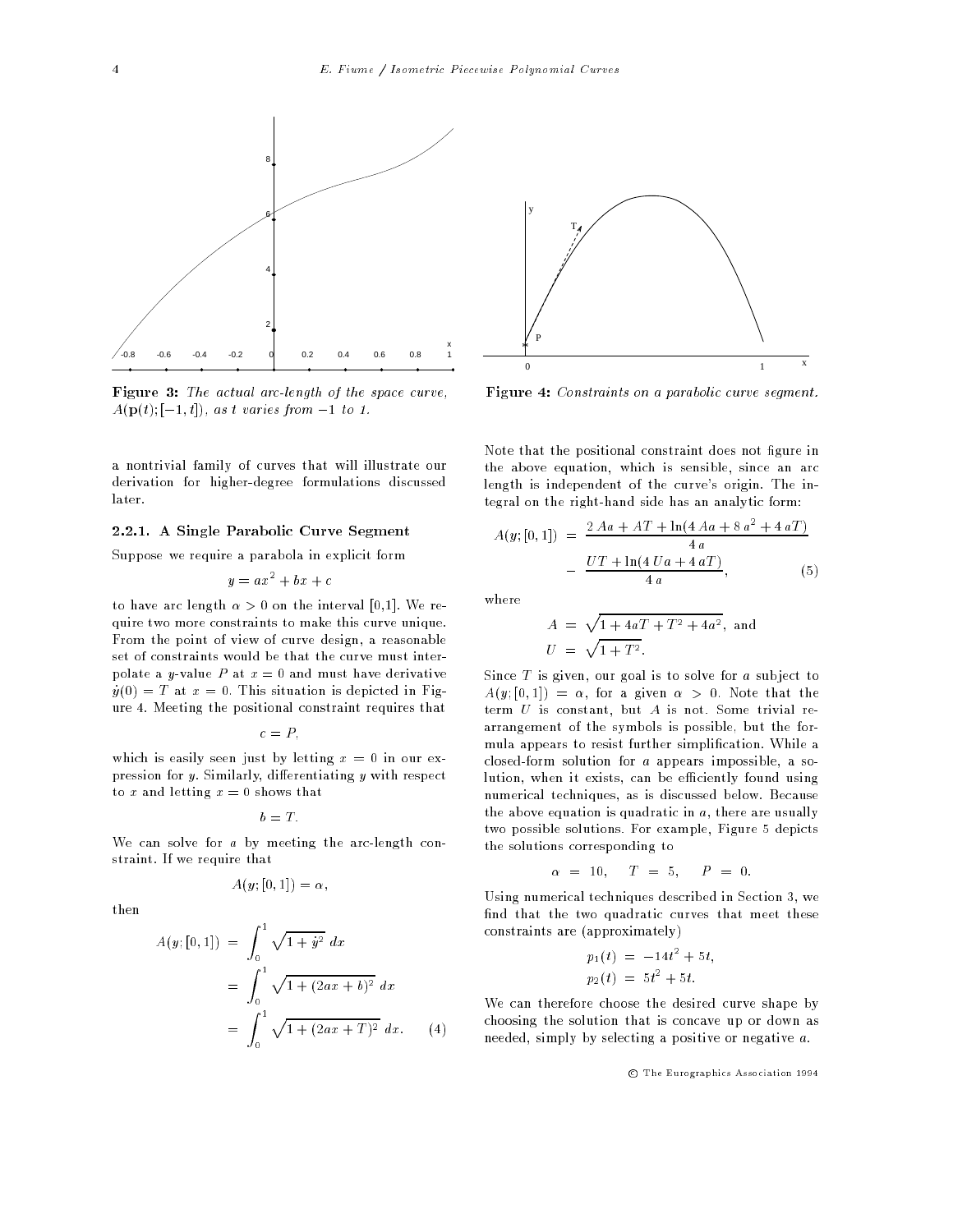

**Figure 5:** Two parabolic curve segments with  $y(0) =$ 0,  $y(0) = 5, \ \alpha = 10$ .

An important point here is that the log in the equation is a complex natural log. In the above example, only the solution for positive  $a$ , namely  $p_2$ , is found with a real-valued log. Computing with a complexvalued log will find both solutions. Unfortunately, this means a direct implementation of Eq. 5 is likely to be slower than using quadrature on Eq. 4.

A solution will not exist when the desired arc length is not realisable for a given T. A lower bound for  $\alpha$ given T may be obtained by considering the length of the line segment from an initial point  $P$  in the direction  $T$  travelling over unit distance in  $x$ . The length of this line segment is thus

$$
\sqrt{\Delta x^2 + \Delta y^2} = \sqrt{1 + T^2}
$$
  
= U.

Rather than interpolating position and tangent, it is easy to formulate isometric quadratics that interpolate two positions  $P_0$ ,  $P_1$ , at  $x = 0, 1$ , respectively, for example. Noting that  $y(0) = P_0$  again implies that

$$
c=P_0.
$$

Moreover, requiring that  $y(1) = P_1$  implies that

$$
a + b + c = P_1 \Rightarrow b = P_1 - P_0 - a.
$$

The integral equation once again has a closed (but even messier form), and solutions for a can be found numerically.

The generalisation of isometric parabolic curve segments from an explicit to parametric representation is straightforward. Suppose the space curve  $p(t) =$ 

<sup>c</sup> The Eurographics Association 1994

 $(x(t), y(t))$  is to be constrained such that

$$
\mathbf{p}(0) = P = (p_x, p_y),
$$
  

$$
\dot{\mathbf{p}}(0) = \mathbf{T} = (d_x, d_y),
$$

and suppose furthermore that the curve segment must satisfy an arc-length constraint. There are at least two plausible constraints. One constraint would be to treat the  $x$  and  $y$  components of  $p$  separately and impose independent arc-length constraints on them as follows:

$$
A(x; [0,1]) = \alpha_x,
$$
  

$$
A(y; [0,1]) = \alpha_y.
$$

Another constraint would be to consider the overall arc length of p :

$$
A(\mathbf{p};[0,1]) = \alpha.
$$

Componentwise constraints are explicit functions in the parameter, and can therefore be solved from our earlier discussion. The second constraint, namely true arc length for a space curve, is both more interesting and more realistic, since a solution has some hope of being co-ordinate system independent. Not all solutions to the constraint are independent of co-ordinate system. Most are not. A scheme based on componentwise arc-length constraints is co-ordinate system dependent by definition. In the case of isometric curves, we cannot require complete affine invariance, because arc length is not invariant under shears and scalings. This does not mean there is no way to predict the change in the arc-length as a result of scaling. In fact, for uniform scaling this is easy. Our notion of co-ordinate system independence will be restricted to translations and rotations.

Let the curve segment 
$$
\mathbf{p}(t) = (x(t), y(t))
$$
 be

$$
\mathbf{p}(t) = \mathbf{a}t^2 + \mathbf{b}t + \mathbf{c},
$$

denoting the components

$$
x(t) = a_x t^2 + b_x t + c_x,
$$
  

$$
y(t) = a_y t^2 + b_y t + c_y.
$$

Most of the constraints can be resolved componentwise and are analogous to the solution in the explicit case:

$$
\mathbf{p}(0) = P \Rightarrow (c_x, c_y) = P,
$$
  

$$
\dot{\mathbf{p}}(0) = \mathbf{T} \Rightarrow (b_x, b_y) = \mathbf{T}.
$$

It remains to solve for the leading coefficients  $(a_x, a_y)$ . Recalling from Eq. 2 that the arc length for a space curve on  $[0,1]$  is

$$
A(\mathbf{p};[0,1]) = \int_0^1 \|(\dot{\mathbf{p}}(t)\| dt
$$
  
= 
$$
\int_0^1 \sqrt{\dot{x}(t)^2 + \dot{y}(t)^2} dt,
$$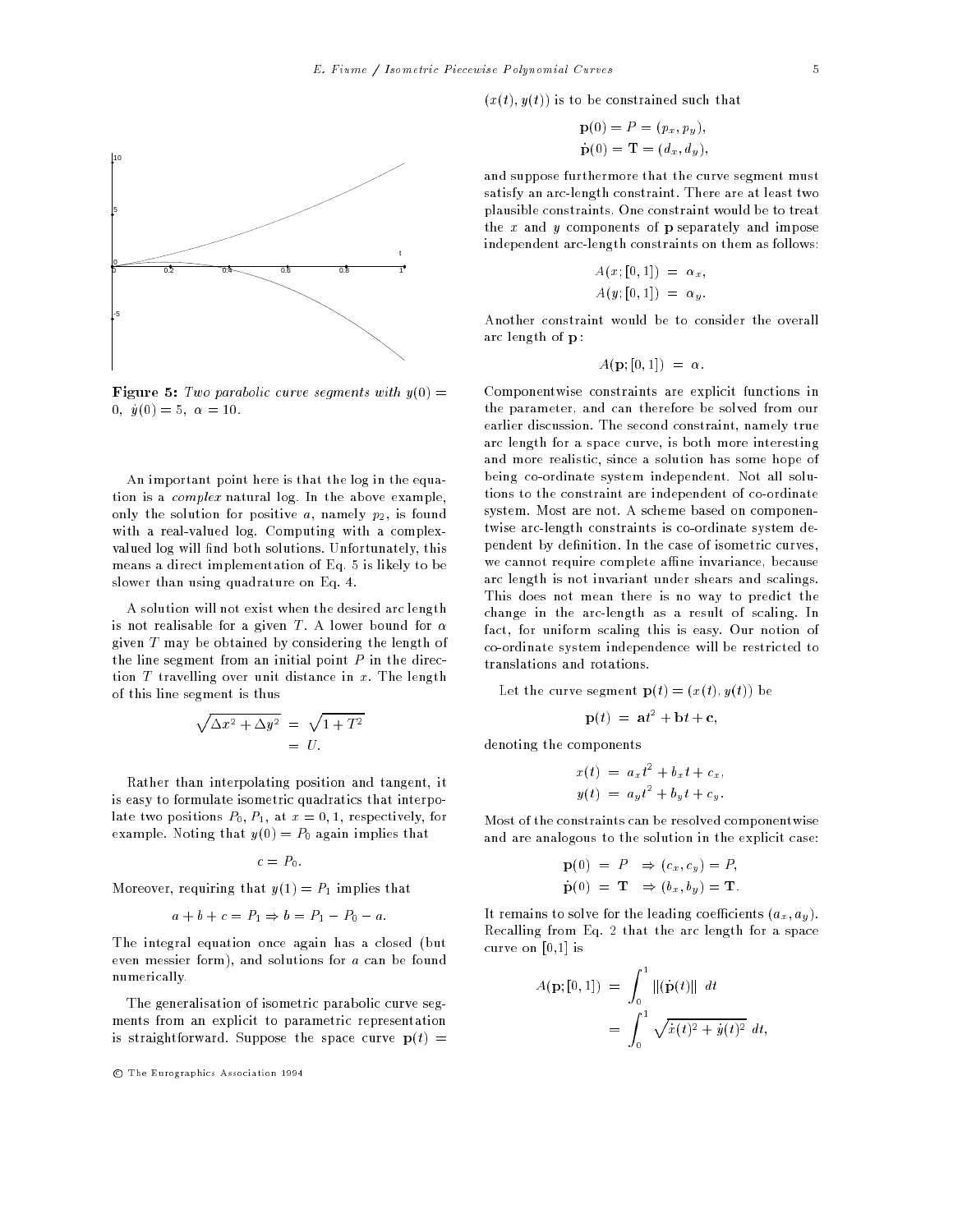after substituting the above constraints, our expression for arc length becomes

$$
A(\mathbf{p};[0,1]) = \int_0^1 \sqrt{at^2 + bt + c} \ dt, \qquad (6)
$$

where  $\mathbf{T} = (d_x, d_y)$ ,  $a = 4a \cdot a$ ,  $b = 4a \cdot \mathbf{T}$ , and  $c = \mathbf{T} \cdot \mathbf{T}$ . After some tedious algebra, a closed-form solution for the integral can be found (which is unsurprising, since a closed form exists for the explicit case). However, it is extremely messy and uninformative, and indeed it is more appropriate to solve numerically for  $(a_x, a_y)$ directly from the integral equation, since real square roots are less costly than complex natural logarithms.

Observe that while the positional and tangential constraints can be solved independently for each component, the arc-length constraint involves both components simultaneously. In fact, the system is underconstrained, since we have two unknowns,  $a_x$  and  $a_y$ , in one equation. There is thus a large set of possible solutions. One way to get a unique solution is to express a cross-constraint between  $a_x$  and  $a_y$ . For example,  $a_y$ could be a functional combination of the given values together with  $a_x$ . The simplest cross-constraint would be

 $a_y = \beta a_x,$ 

for some constant  $\beta \neq 0$ . This allows us to write Eq. 6 as a function of a single variable  $a_x$  and, if a solution to the equation  $A(\mathbf{p}(t; a_x); [t_0, t_1]) = \alpha$  for  $a_x$ exists, we can back-substitute to get  $a_y$ . (The notation  $p(t; a)$  means that the coefficient a is a parameter in the polynomial  $p(t)$ . Thus a would be the indeterminate in the integral equation  $A(\mathbf{p}(t; a); [t_0, t_1]) = \alpha.$ ) The advantage gained here is speed of computation, but a disadvantage is co-ordinate system dependence. In particular, our resulting curve will be translation invariant, but not rotation invariant. On the other hand, it has a rather nice property of being "bias" parameter. We shall more to say about this later.

# 2.2.2. Piecewise Formulations

It is not possible to define isometric everywhere  $C<sup>1</sup>$ quadratic curves that also interpolate two arbitrary prespecied endpoints. About the best we can do if  $C^1$  joint continuity is desired is the "go with the flow" approach: specify an initial velocity and position for the first curve segment, and then use arc-length constraints to control the position and velocity of all subsequent segments. This is illustrated in Figure 6, in which the user is free to specify the initial position and tangent of first segment, as well as its arc length. The subsequent positional information for segment  $i > 0$  is completely determined by  $\alpha_{i-1}$ . This obviously does not result in a particularly powerful tech-



Figure 6: Two parabolic curve segments with a userspecified initial tangent and position. Subsequent positions and tangents are controlled by the arc length for each segment.

nique for curve design, but it may be of some use in trajectory simulation and in initial-value problems.

# 2.3. Degree Three Curves

## 2.3.1. A Single Cubic Curve Segment

The ability to meet four positional constraints exactly together with an arc-length constraint is not possible with a cubic curve segment. For example, we cannot hope to meet the cubic Hermite conditions of two endpoints  $P_0, P_1$ , two tangents  $\mathbf{T}_0, \mathbf{T}_1$  with specific magnitudes, together with an arc-length constraint. However, by relaxing these constraints slightly, we can achieve a generally satisfactory solution. We shall first derive a solution for isometric cubic Hermite segments and subsequently apply this solution to the cubic Bezier form.

The well-known cubic Hermite curve is given by the constraints

$$
\mathbf{p}(0) = P_0, \ \mathbf{p}(1) = P_1, \ \mathbf{T}_0 = \dot{\mathbf{p}}(0), \ \mathbf{T}_1 = \dot{\mathbf{p}}(1), \ \ (7)
$$

which leads easily to the monomial change-of-basis<sup>--</sup>,

$$
\mathbf{p}(t) = \begin{bmatrix} t^3 & t^2 & t & 1 \end{bmatrix} \begin{bmatrix} 2 & -2 & 1 & 1 \\ -3 & 3 & -2 & -1 \\ 0 & 0 & 1 & 0 \\ 1 & 0 & 0 & 0 \end{bmatrix} \begin{bmatrix} P_0 \\ P_1 \\ \mathbf{T}_0 \\ \mathbf{T}_1 \end{bmatrix}.
$$

This gives rise to the following expression in the user-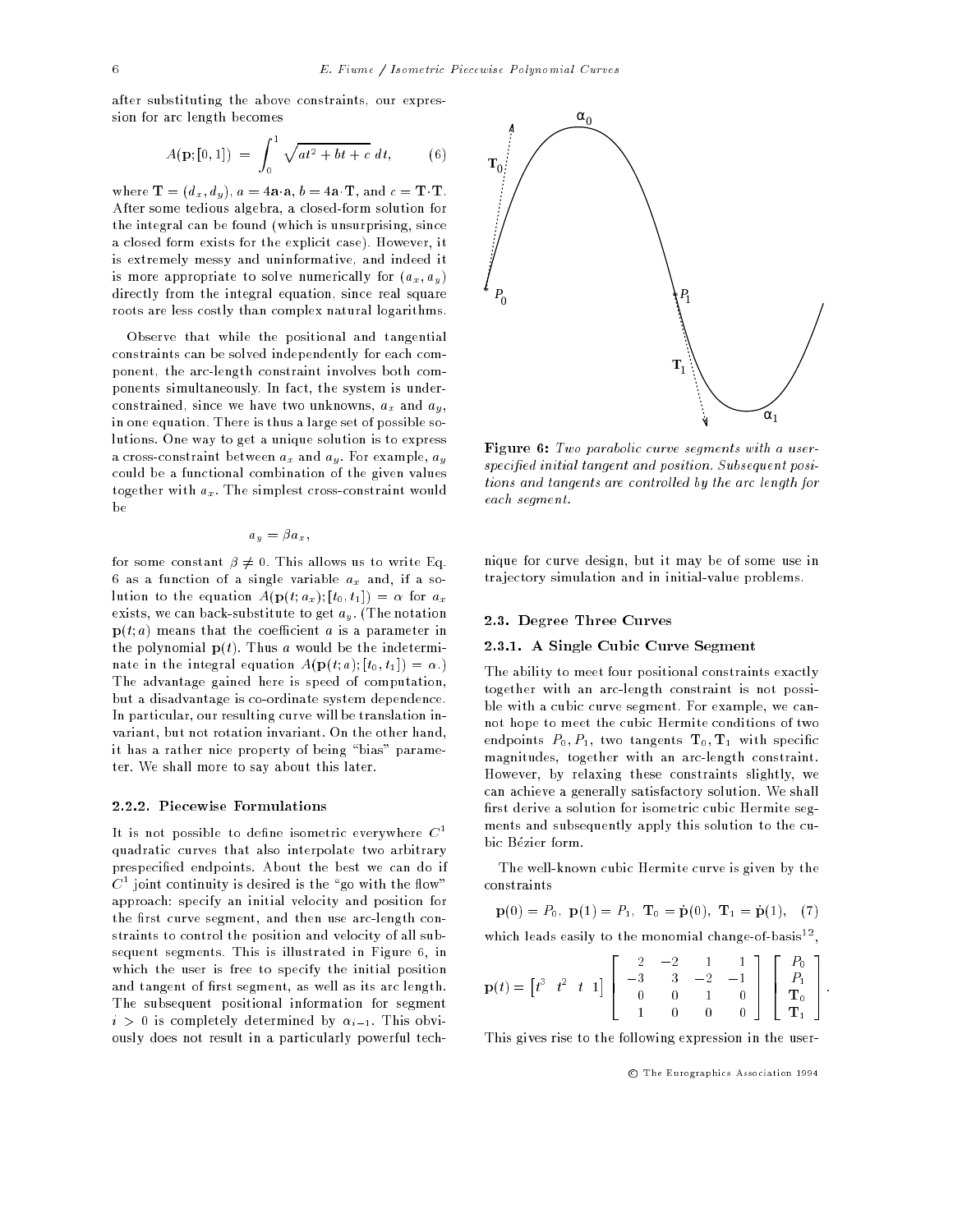specified constraints:

$$
\mathbf{p}(t) = (2 t^3 - 3 t^2 + 1) P_0 + (3 t^2 - 2 t^3) P_1
$$
  
+  $(t^3 - 2 t^2 + t) \mathbf{T}_0 + (t^3 - t^2) \mathbf{T}_1$   
=  $(2(P_0 - P_1) + (\mathbf{T}_0 + \mathbf{T}_1)) t^3$  (8)  
+  $(3(P_1 - P_0) - 2\mathbf{T}_0 - \mathbf{T}_1)) t^2 + \mathbf{T}_0 t + P_0.$ 

The resulting curve is unique for a given set of constraints. To meet an additional arc-length constraint, we relax the tangent constraint so that given userspecified tangents  $T_0, T_1$ , we find a Hermite curve that satisfies

$$
\dot{\mathbf{p}}(0) = s\mathbf{T}_0, \quad \dot{\mathbf{p}}(1) = s\mathbf{T}_1.
$$

We then solve for  $s$  subject to meeting the arc-length constraint. In this case, Eq. 8 becomes

$$
\mathbf{p}(t) = (2(P_0 - P_1) + s(\mathbf{T}_0 + \mathbf{T}_1)) t^3
$$
  
+ (3(P\_1 - P\_0) - s(2\mathbf{T}\_0 - \mathbf{T}\_1))) t^2 + s\mathbf{T}\_0 t + P\_0.

Observe that if we were able to derive a closed form for the arc length

$$
A(\mathbf{p}(t;s);[0,1]) = \int_0^1 \sqrt{\dot{x}(t;s)^2 + \dot{y}(t;s)^2} dt, \quad (10)
$$

then  $A$  would no longer be a function of  $t$ . Indeed, it would be a function of s alone. Furthermore, the integrand would contain terms in  $s$  -and  $s$  under the square-root (the actual formula is messy, but this is obvious from Eq. 10). Thus there would be at most two solutions to the nonlinear equation  $A(s) = \alpha$ , one with s positive, and the other with s negative. When a solution exists, we shall choose the solution  $s > 0$ ; since <sup>s</sup> controls the magnitude of the curve's tangents at the endpoints of the interval, this will preserve the overall shape of the curve. Flipping a tangent would introduce or remove a point of inflection. Figure 7 illustrates how the curve changes to meet three different arc-length constraints while satisfying four constraints on position and tangent. Figure 8 illustrates the effect of changing the two tangents to the curve, while maintaining the same endpoints and arc length. For a wide-range of arc lengths, interacting with these constrained curves is quite similar to their unconstrained counterparts.

The classic cubic Bézier curve  $p(t)$  is given by four control points  $P_0$ ,  $P_1$ ,  $P_2$ ,  $P_3$ . The constraints on  $p(t)$ are that

$$
\mathbf{p}(0) = P_0, \qquad \mathbf{p}(1) = P_3, \n\mathbf{p}(0) = 3(P_1 - P_0), \quad \mathbf{p}(1) = 3(P_3 - P_2).
$$
\n(11)

This yields the following standard matrix representa-

<sup>c</sup> The Eurographics Association 1994



Figure 7: Three Hermite cubic curves that each meet the same four constraints on positions and tangents, but which have varying arc lengths.



Figure 8: The effect of varying the tangent of a constrained cubic hermite curve while maintaining the same arc length and endpoints.

tion:

$$
\mathbf{p}(t) = \begin{bmatrix} t^3 & t^2 & t & 1 \end{bmatrix} \begin{bmatrix} -1 & 3 & -3 & 1 \\ 3 & -3 & 3 & 0 \\ -3 & 3 & 0 & 0 \\ 1 & 0 & 0 & 0 \end{bmatrix} \begin{bmatrix} P_0 \\ P_1 \\ P_2 \\ P_3 \end{bmatrix}.
$$

The cubic Hermite and Bezier curve families are directly related, and in fact the cubic Bézier form can be thought of as being a convenient specification technique for cubic Hermite curves. To solve for an arclength constraint in a manner analogous to the Hermite case, we relax our tangent constraint to

$$
\mathbf{p}(0) = s(P_1 - P_0), \quad \mathbf{p}(1) = s(P_3 - P_2).
$$

Solving for s in this case is exactly as before, and we shall once again choose the solution for which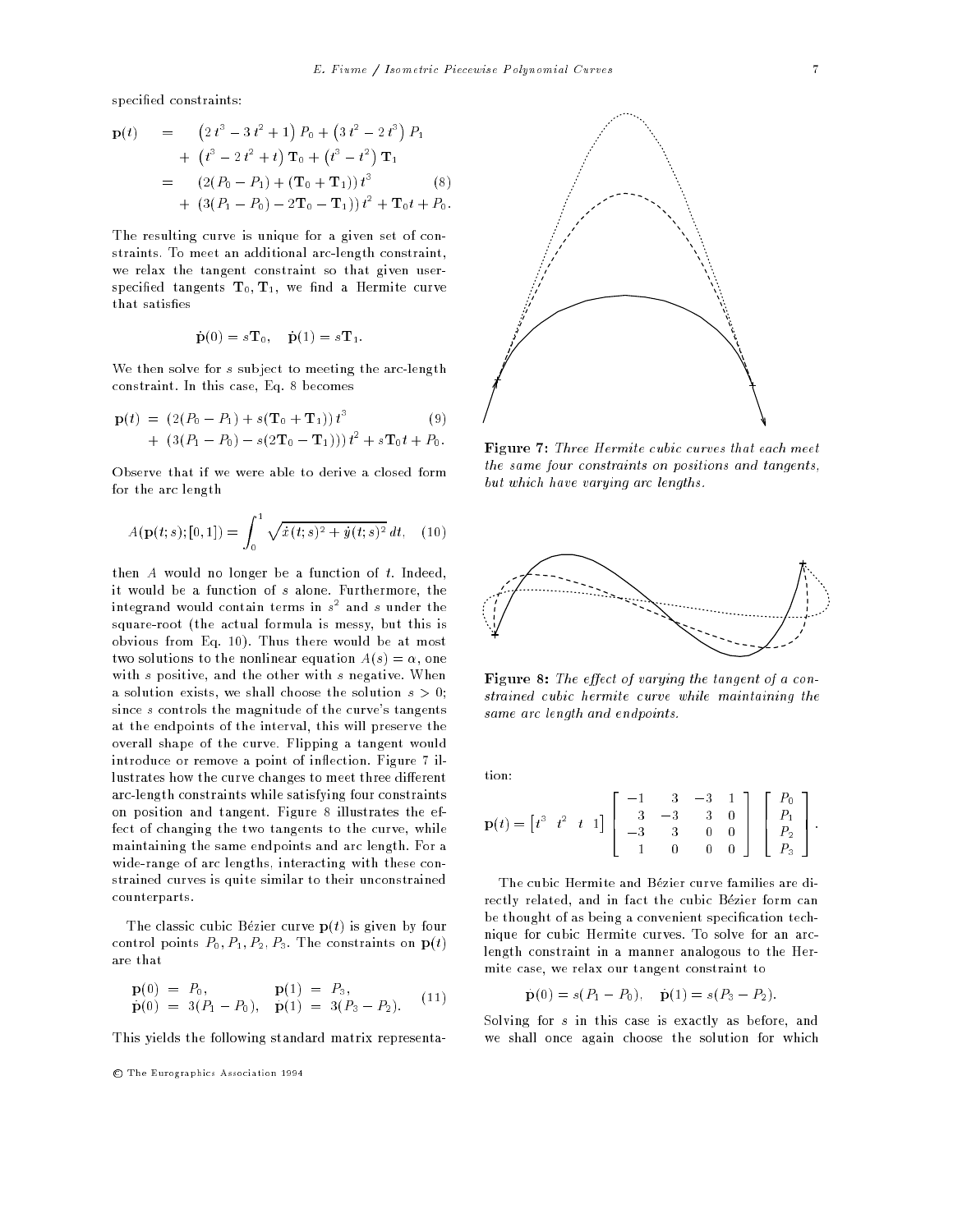

Figure 9: Several constrained Bézier cubic curves that each meet the same four positional constraints, but which have differing arc lengths. The solid curve is the standard Bézier solution.

 $s > 0$ . Figure 9 illustrates the effect of changing the arc length of the Bezier curve while maintaining the other positional constraints. The solid curve depicts the standard cubic Bezier solution satisfying Eq. 11  $(i.e., s = 3)$ . Although these curves do not in general have the convex-hull property with respect to the original control points, they do have the property with respect to the control points  $P_0, P_1, P_2, P_3,$  where

$$
P_1 = P_0 + s(P_1 - P_0),
$$
  

$$
\hat{P}_2 = P_3 + s(P_3 - P_2).
$$

Overall, this curve family has many of the properties of the standard cubic Bezier form: it is invariant under translation and rotation (for example, notice the invariance of the curve under rotation in Figure 10), it has the convex hull property with respect to the updated control points given by the value s. Furthermore, as we shall see, s is cheap to compute.

## 2.3.2. Piecewise Formulation

Isometric cubic Bezier and Hermite curves can satisfy the expected constraints to ensure piecewise continuity. Because the magnitude of the tangents across curve segments cannot be preserved, we have a form of geometric, but not exact parametric continuity. In many cases, however, this is quite acceptable. The magnitude of the tangent vector is of course given by the s terms described above. In Figure 11, for example,



Figure 10: Invariance of isometric cubic Bézier curves under rotation. For clarity, the two noninterpolated control vertices are not displayed.

we see three Bézier curves specified using eight control points in which we enforce  $G^{\scriptscriptstyle\perp}$  continuity. Notice that when an interior (tangent) control point is moved, the solid curve becomes the dotted curve, preserving continuity. Furthermore, note the local control, evidenced by the fact that the final curve segment is invariant to a change in the tangent between the first two segments.

#### 2.4. Degree Four Curve Segments

If our application requires that we meet position and velocity constraints exactly, as for example, in trajectory interpolation, then we must resort to quartic curves. Solving the system of constraints is analogous to the situation for parabolic segments. In particular, if we have a space curve

$$
p(t) = at^4 + bt^3 + ct^2 + dt + e
$$

sub ject as in Eq. 7 to

$$
\mathbf{p}(0) = P_0, \quad \mathbf{p}(1) = P_1, \quad \mathbf{T}_0 = \mathbf{p}(0), \quad \mathbf{T}_1 = \mathbf{p}(1),
$$

then after some algebra,

$$
e = P_0,
$$
  
\n
$$
d = T_0,
$$
  
\n
$$
c = 3P_1 - 3P_0 - 2T_0 - T_1 + a
$$
  
\n
$$
b = 2P_0 - 2P_1 + T_0 + T_1 - 2a
$$
\n(12)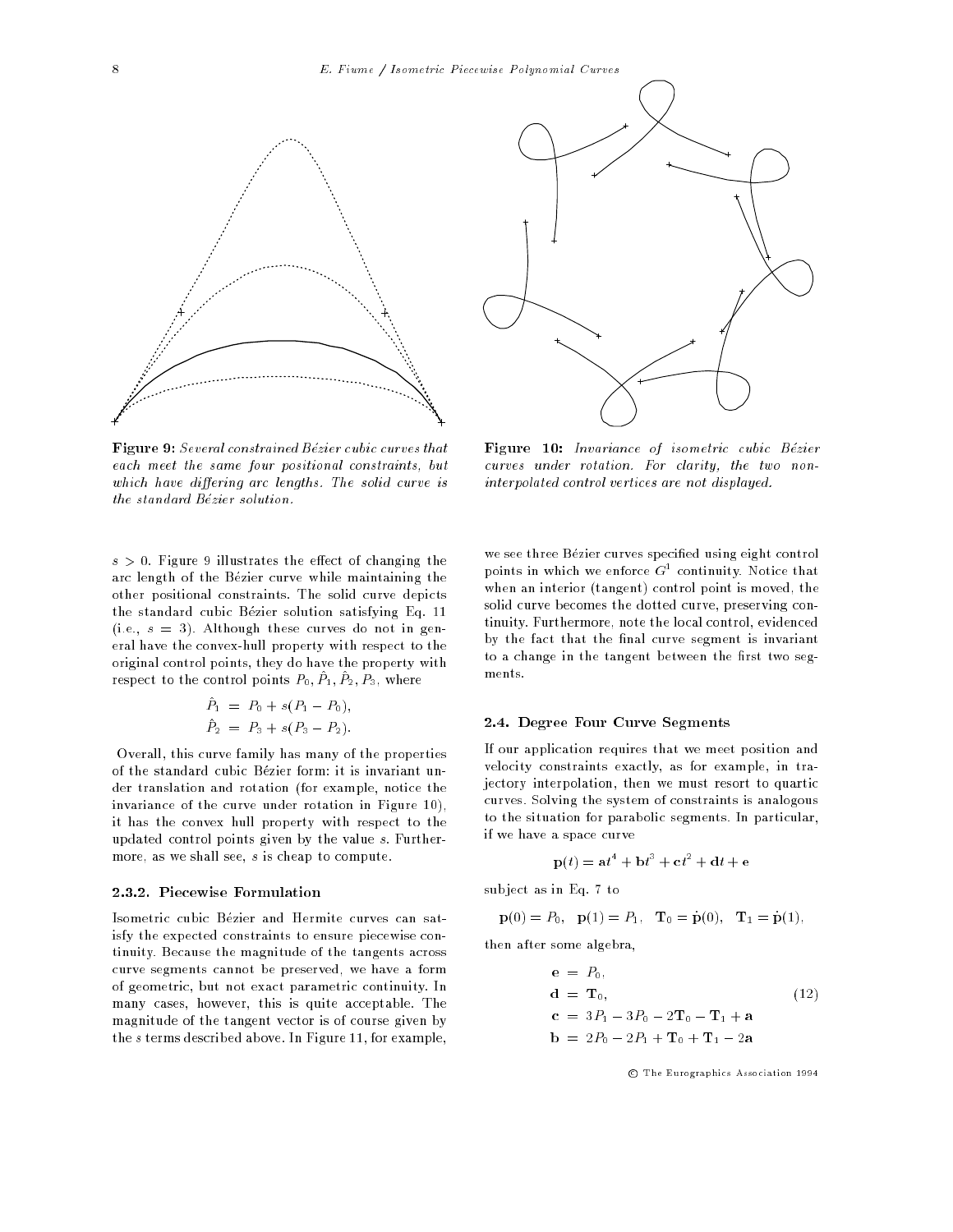

Figure 11: Continuity and local control for isomet $ric Bézier curves. The circled control point affecting$ the first two curve segments is moved, resulting in a change to these segments, while leaving the third invariant.

which leaves  $\mathbf{a} = (a_x, a_y)$  free. If we let  $\mathbf{T}_0 = (x_0, y_0)$ and  $\mathbf{T}_1 = (\dot{x}_1, \dot{y}_1)$ , then each component  $\dot{x} (t; a_x)^2$  and  $y(t; a_y)^2$  under the square root in an arc-length integral is of the form

$$
\dot{x}(t; a_x)^2 = A_x a_x^2 + B_x a_x + C_x,
$$
  

$$
\dot{y}(t; a_y)^2 = A_y a_y^2 + B_y a_y + C_y,
$$

where

$$
A_y = (4t^3 - 6t^2 + 2t)^2
$$
  
\n
$$
B_y = (6(d_0 + d_1 + 2y_0 - 2y_1)t^2
$$
  
\n
$$
+ 4(-d_1 - 2d_0 + 3y_1 - 3y_0)t + 2d_0)A_y
$$
  
\n
$$
C_y = (3(2y_0 - 2y_1 + d_0 + d_1)t^2
$$
  
\n
$$
+ 2(3y_1 - 3y_0 - 2d_0 - d_1)t + d_0)^2,
$$

and similarly for  $x(t; a_x)$ . The important point here is that just as in the case for parabolic segments, the system is quadratic in a. This is not a difficulty; indeed it allows us extra freedom in choosing an appropriate curve shape. We have found that most often, alternating positive and negative solutions values for a for each segment, meaning that the curve alternately goes from concave to convex, gives the most pleasing shape for trajectories. In geometric modelling applications, however, there may be special reasons for choosing convex curves .

<sup>c</sup> The Eurographics Association 1994



Figure 12: The effect of  $\beta$  on an isometric quartic curve.

As with the parabolic segments, we are faced with the problem of solving for the two a terms in one equation. If we impose the constraint that

$$
a_y = \beta a_x, \tag{13}
$$

then the solution for  $a_x$  can be quickly computed and back propagated. The choice of  $\beta$  affects the bias of the curve <sup>1</sup> , as can be seen in Figure 12. For some applications, this bias term may be useful for design. However, because it directly biases the relative weight of the  $x$  or  $y$  components making up the space curve, the curve is not rotation invariant, though it is translation invariant.

Recalling Figure 12 once again, we note that, all other things being equal, the dotted curve is the most symmetric and pleasing. This happens to be the curve that minimises strain energy. For a scalar function  $p(t)$ , we define its strain energy over interval  $[t_0, t_1]$ a s

$$
S(p(t); [t_0, t_1]) = \int_{t_0}^{t_1} \ddot{p}^2(t) dt.
$$
 (14)

The strain energy of a quartic polynomial  $p(t) = a t^2 +$  $bt^3+ct^2+dt+e$  on [0,1] is

$$
S(p(t); [0, 1]) = \frac{144}{5}a^2 + 12b^2 + 4c^2 + 16ac + 36ab + 12bc.
$$

The strain of a space curve  $\mathbf{p}(t) = (x(t), y(t))$  is simply

$$
S(\mathbf{p}(t);[a,b]) = S(x(t);[a,b]) + S(y(t);[a,b]).
$$

The second derivative is related to curvature, and indeed in an arc-length parameterisation it is equal to curvature. In general, it approximates curvature, and thus a polynomial from a class with the lowest strain energy essentially has the fewest "kinks" and wiggles in it. By using an affine-invariant measure such as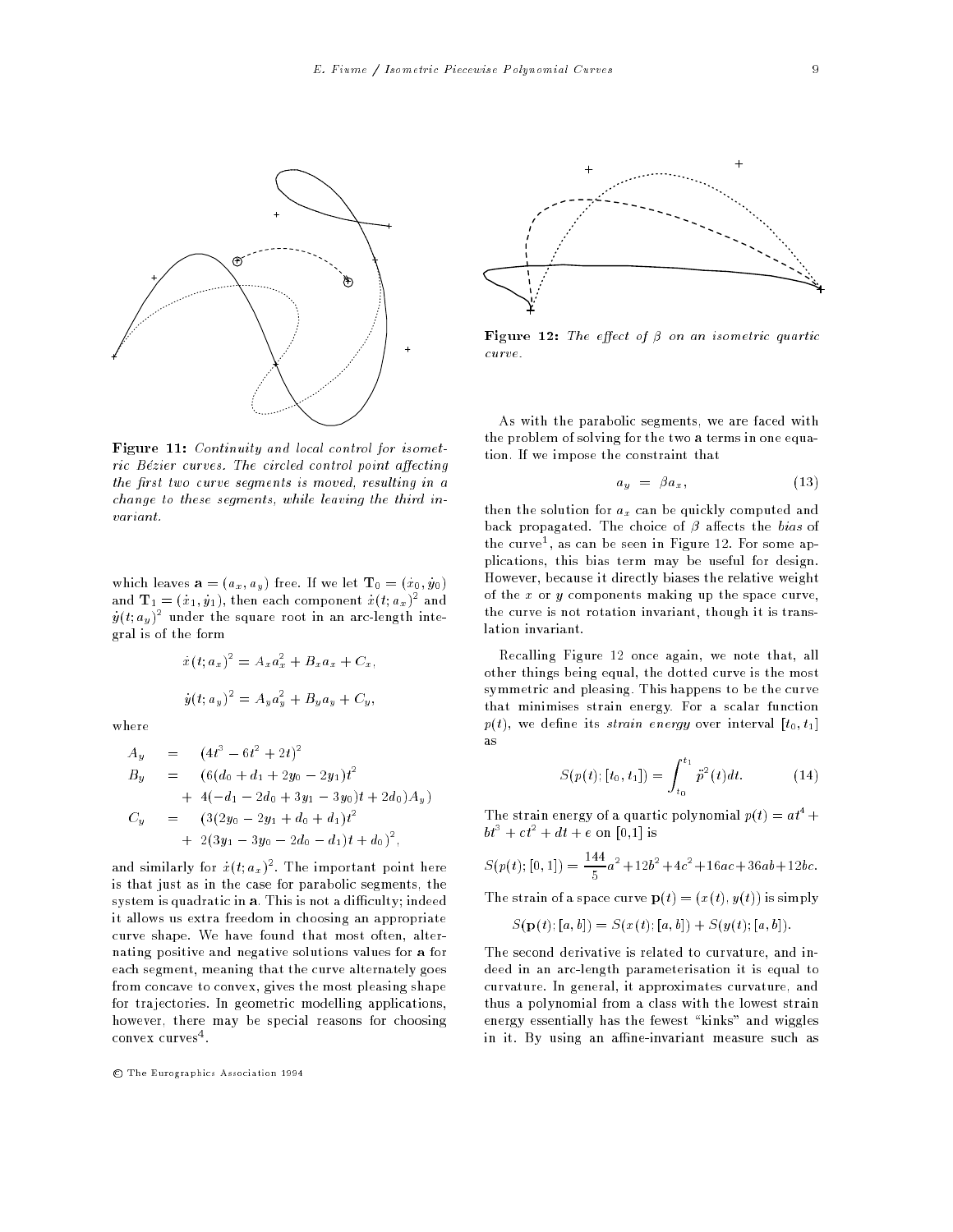strain energy, we are able to remove a co-ordinate system bias from the solution for the leading coefficients a. This now gives us a curve formulation that is isometric and that exactly meets a set of cubic Hermite or Bezier style constraints. The price to pay is added computational difficulty, which we now address.

# 3. Numerical Techniques

Numerical implementations of the above formulations require careful study, but generally only elementary numerical techniques are required for acceptable realtime performance on cheap workstations. We first discuss stable fundamental techniques that were used in our implementation and then discuss approximation schemes when very fast computations are required.

As we saw earlier, an arc-length integral of a lowdegree polynomial is a simple, smooth function. A 4- 12 term Simpson's rule on a uniform subdivision of [0,1] quickly yields a satisfactory solution. Comparable results are achieved with gaussian quadrature 11.11. We shall see below how fast approximation schemes can be built from basic quadrature rules.

Solving the nonlinear equation

$$
A(\mathbf{p}(t;s,a);[0,1]) = \alpha
$$

for a scale factor  $s$  or for a single coefficient  $a$  requires some care. An ideal situation would have been one in which we would be solving for the bound variable t in the integral. Unfortunately, we are solving for a single variable within a square root and under an integral. The resulting derivative of A with respect to s or a as necessary is truly frightening and far too expensive to compute. This makes a derivative-free approach imperative. We have found that secant-rule works extremely well in this case<sup>--</sup>. Initial guesses are easy to manufacture heuristically, and the average convergence to achieve screen resolution is 3-4 iterations.

Solving for the isometric cubic and parabolic formulations requires nothing more than the above, and our entirely software implementation on a 0.5MFLOP Sun IPC without graphics assist permits the realtime manipulation of many curve segments. The computation is most certainly dominated by rendering time. As it happens, there is a surprising relationship between arc length and the leading coefficient  $a$  (and similarly for s). Figure 13 depicts how the arc length (vertical axis) varies with the leading coefficient  $a$  of a typical quartic curve. The picture for lower-degree curves is quite similar. Notice the nearly linear tails, tapering to a minimum. The trough of this curve clearly depends on the boundary conditions of the constrained polynomial, but in cases where the desired arc length is distant from the trough, a linear approximation is



Figure 13: The change in arc length (vertical axis) as the leading coefficient of a quartic varies.

quite sufficient. This provides a very fast approximation when the length of a curve segment is changed while the control points remain the same.

Computing an isometric strain-minimisation functional is the most expensive step. To solve for the isometric polynomial that minimises strain we have observed that strain near the vicinity of the global minimum tends tends to have a rounded trough-like curve with respect to the leading coefficients. We have tried many approaches, but the best one seems to be successive parabolic interpolation, since it is derivative free, and since it quickly converges if the initial guesses are in the "valley" of the trough<sup>14</sup>. If this cannot be guaranteed, then a more conservative approach pased on golden search can be employed  $\overline{\phantom{a}}$  .

Our strain-minimisation algorithm is as follows. Our goal is to find the quartic polynomial space curve  $\mathbf{p}(t) = (x(t), y(t))$  with the least strain energy that meets the arc-length and positional constraints. As we saw in Eq. 13, the positional constraints prescribe the  $\mathbf{b}, \mathbf{c}, \mathbf{d}$ , and  $\mathbf{e}$  coefficients of the space curve. Our only variables are the leading coefficients  $\mathbf{a} = (a_x, a_y)$ . If we use successive parabolic interpolation, we begin with three initial guesses for the leading coefficient  $a_x$ . Meeting the other constraints thus prescribes the corresponding  $a_y$  for these guesses. We evaluate the strain energy  $e_{a_x}$  of the resulting polynomials and fit a parabola through the points corresponding  $(a_x, e_{a_x})$ . We compute the minimum of this parabola, giving us a new  $a_x$ , and we discard the first guess. After an average of 4-5 iterations, we find a fixed point. Notice that this algorithm requires the both the arc-length integral and arc-length constraint satisfaction algorithms,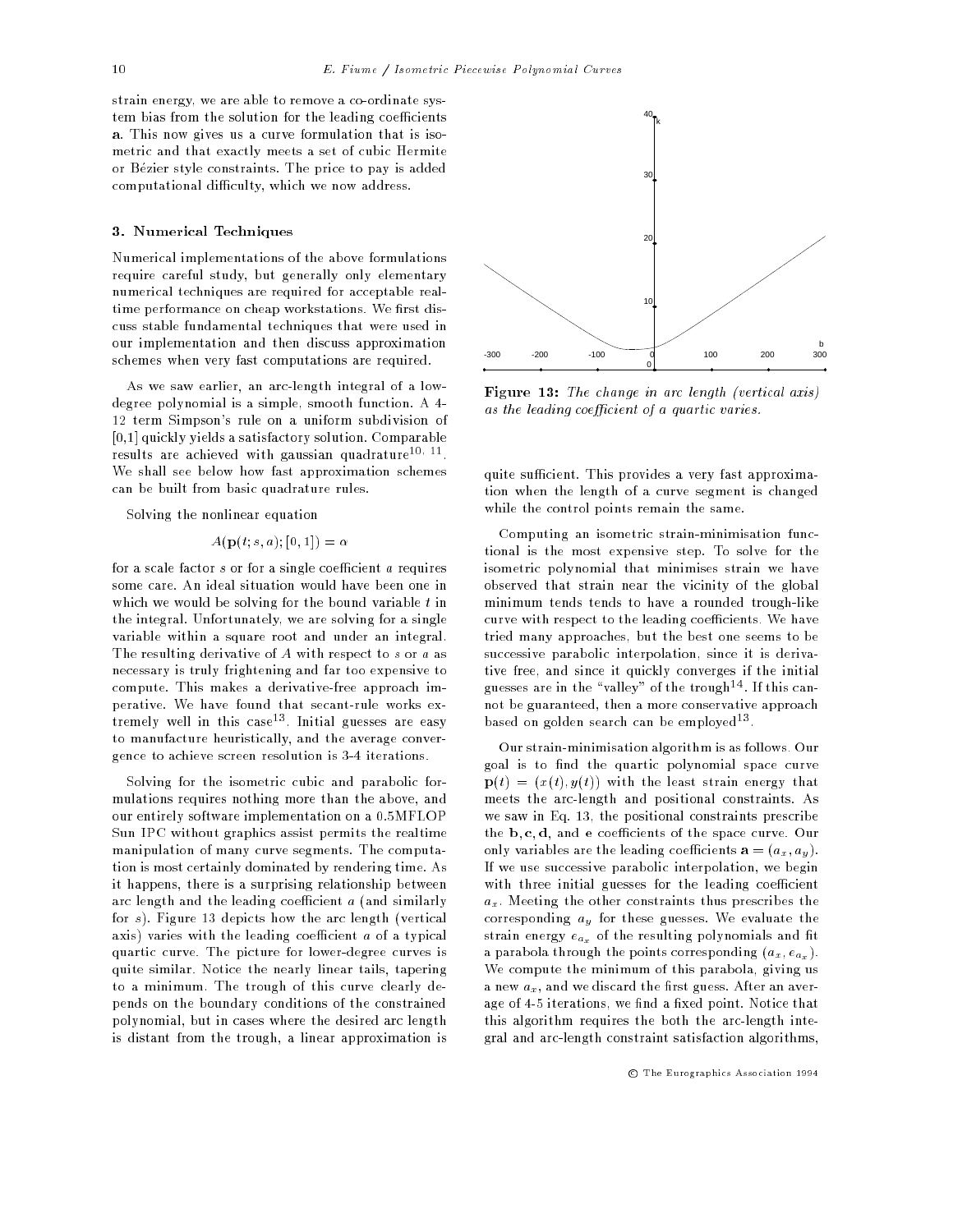described above, as subroutines. As implemented, this implementation can compute the continuous update of about 10 such strain-minimal curves at about 10 frames/second on a Sun IPC.

When speed is at an absolute premium, we suggest the following scheme. For simplicity of notation, let us consider approximating the arc-length of a function  $y = f(x; s)$ , namely an explicit function in x with parameter s for which we ultimately wish to solve. When employing any nonadaptive compound quadrature rule on uniformly spaced samples, we approximate an arc-length integral on [0,1] as follows:

$$
A(f; [0, 1]) = \int_0^1 \sqrt{1 + f(x; s)^2} \, dx
$$
  

$$
\approx \sum_{i=0}^n w_i \sqrt{1 + f(i\Delta x; s)^2} \, dx, \quad (15)
$$

where the  $w_i$  are the weights given by the quadrature rule employed. As mentioned earlier, for a compound Simpson's rule, *n* is usually small (with  $n = 8$  generally being quite sufficient). Thus evaluating Eq.  $15$ once is fast. The inefficiency arises because it is repeatedly evaluated to solve for a given arc length, and it is further repeated in strain-energy computations. It it would be worthwhile to approximate the compound quadrature rule by a low-degree polynomial, if possible.

In any of the above formulations, if we solve for either a leading coefficient or a scale factor, we always get a quadratic function in that parameter under the square root. That is,

$$
A(f; [0, 1]) \approx \sum_{i=0}^{n} w_i \sqrt{a_i s^2 + b_i s + c_i}, \qquad (16)
$$

where the  $a_i, b_i$ , and  $c_i$  are easily computed from the control points and  $i\Delta x$ . While techniques from computer algebra might sometimes be helpful in computing an analytic square root of the quadratic, we instead consider a series approximation. The Taylor's series for a single term within the summation is:

$$
\sqrt{as^2 + bs + c} \approx \sqrt{c} + \frac{bs}{2\sqrt{c}} + \sqrt{c} \left(\frac{a}{2c} - \frac{b^2}{8c^2}\right) s^2 +
$$
  

$$
\sqrt{c} \left(\frac{b^3}{16c^3} - \frac{ba}{4c^2}\right) s^3 +
$$
 (17)  

$$
\sqrt{c} \left(\frac{3b^2a}{16c^3} - \frac{a^2}{8c^2} - \frac{5b^4}{128c^4}\right) s^4 +
$$
  

$$
O(s^5).
$$

Thus each term involves the square-root of a quadratic function in the quadrature rule given by Eq. 16 requires the computation of a single square root, namely  $\sqrt{c}$ , in the approximation to the quadrature rule,

Eq 17. If we sum the Taylor's series corresponding to each term in Eq. 16, we arrive at a polynomial approximation to the arc length. Letting the polynomial to be of low degree  $(e.g., 2-4)$  allows us to solve efficiently for arc-length directly as a function of s.

To summarise the technique, we approximate the arc-length integral for an arbitrary low-degree polynomial by writing it as a formal quadrature rule, performing a series approximation of the individual terms, and noting that when we sum the approximations, we get a low-degree polynomial in the parameter to solve, with only a small number of square roots to compute. The coefficients of the polynomial can be computed and directly substituted into the formulation. We stress that this solution is an approximation but the author has obtained good preliminary results. A more rigorous evaluation of the technique is necessary, however, and is the subject of current research.

## 4. Conclusion

We have presented an interesting class of Hermite-like isometric polynomial curves, and we have discussed a their implementation. Interacting with the isometric curves is as natural (or not) as working with the unconstrained Hermite form, and our formulation of these curves has local control and co-ordinate system independence.

One difficulty with the quartic form is that the strain-energy based objective function operates locally, in keeping with our theme of local control. This means that individual curve segments look quite good, but that the joints between curve segments may exhibit high local curvature. Several strategies may be employed to address this problem. One would be to optimise strain energy over more than one curve segment at a time. This would affect the local-control properties of the formulation. Another approach would be to formulate a different objective function to be minimised. After all, there is no requirement that a real trajectory must have minimum curvature at all times. A final approach would be to increase the degree of the curve and have it operate over wider support. Again, this undermines the local-support assumption.

As was mentioned earlier, we have only considered non-rational polynomial forms in this paper. Extensions to rational forms would be worthwhile.

Our formulation was chosen in the hope that it would make simpler the extension to isometric surfaces. We are just beginning that work now. Despite the apparent geometric simplicity of sheets of paper, patches of cloth, and pieces of sheet metal, surfacearea constraints are mathematically much more subtle than arc-length constraints.

<sup>c</sup> The Eurographics Association 1994